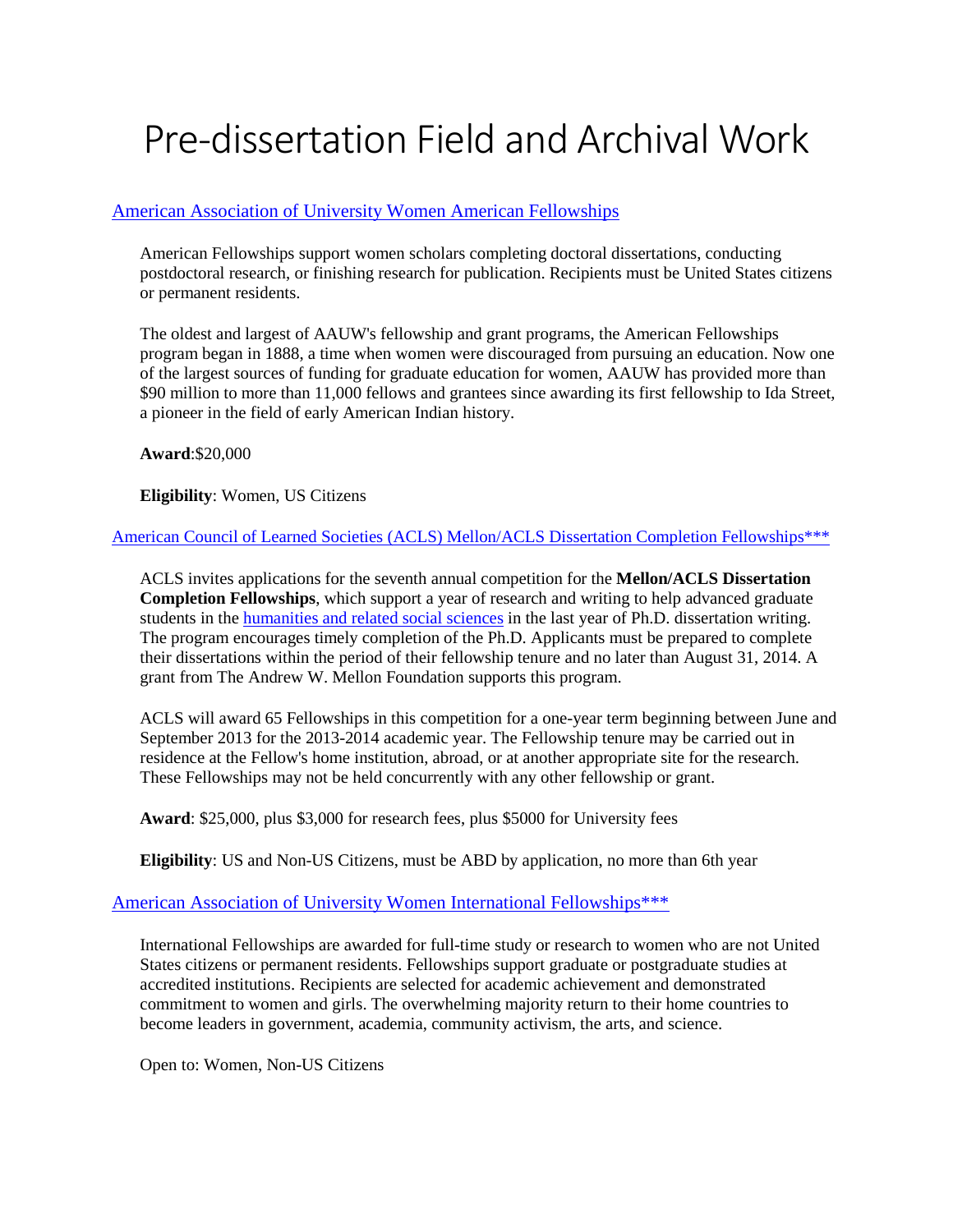## Center for the Study of Law and Culture Columbia University

The Law & Culture Fellowship is available to senior graduate students and post-doctoral candidates, including untenured faculty. Founded in the fall of 2000, the Center for the Study of Law and Culture is an initiative at Columbia Law School designed to facilitate interdisciplinary study, research and scholarship on the intersections of law and culture. Our goal is to make the CSLC an institutional site for coordinating and coalescing the important, yet dispersed, interrogations of the relationship between law and culture that are already being undertaken across disciplines at Columbia University. By promoting and providing a home for cross-disciplinary engagement and collaboration, the CSLC will enrich each of our individual projects in law and culture studies.

## [Chateaubriand Fellowship \\*\\*\\*](https://www.france-science.org/The-Chateaubriand-Fellowship)

Humanities & Social Sciences (HSS) Chateaubriand fellowship program targets outstanding Ph.D. students from American universities who seek to engage in research in France, in any discipline of the Humanities and Social Sciences.

HSS Chateaubriand fellows are selected through a merit-based competition, through a bi-national collaborative process involving expert evaluators from both countries.

HSS Chateaubriand grantees are applicants who answer the program's criteria of excellence and whose sojourn in France will support the program's philosophy. The HSS Chateaubriand fellowship program's purpose is to foster bilateral cooperation at Ph.D. and research level, and to build and strengthen bridges between our two nations.

**Award**: Chateaubriand recipients receive a stipend, a round trip ticket to France and health insurance. 4 or 8 month Fellowships

**Eligibility**: US and Non-US citizens, but no French Citizens

## [Joseph L. Fisher Doctoral Dissertation Fellowship](http://www.rff.org/about/joseph-l-fisher-doctoral-dissertation-fellowships)

RFF will award fellowships for the coming academic year in support of doctoral dissertation research on issues related to the environment, natural resources, or energy.

RFF's primary research disciplines are economics and other social sciences. Proposals originating in these fields will have the greatest likelihood of success. Proposals from the physical or biological sciences must have an immediate and obvious link to environmental policy matters. Awardees may be invited to present the results of their dissertation research at RFF.

**Topics**: Environment; Natural Resources; Energy

**Award**: \$18,000 over one academic year

**Eligibility**: Citizenship not mentioned; Must have completed exams; Final year of dissertation write up (graduate at end of Fellowship)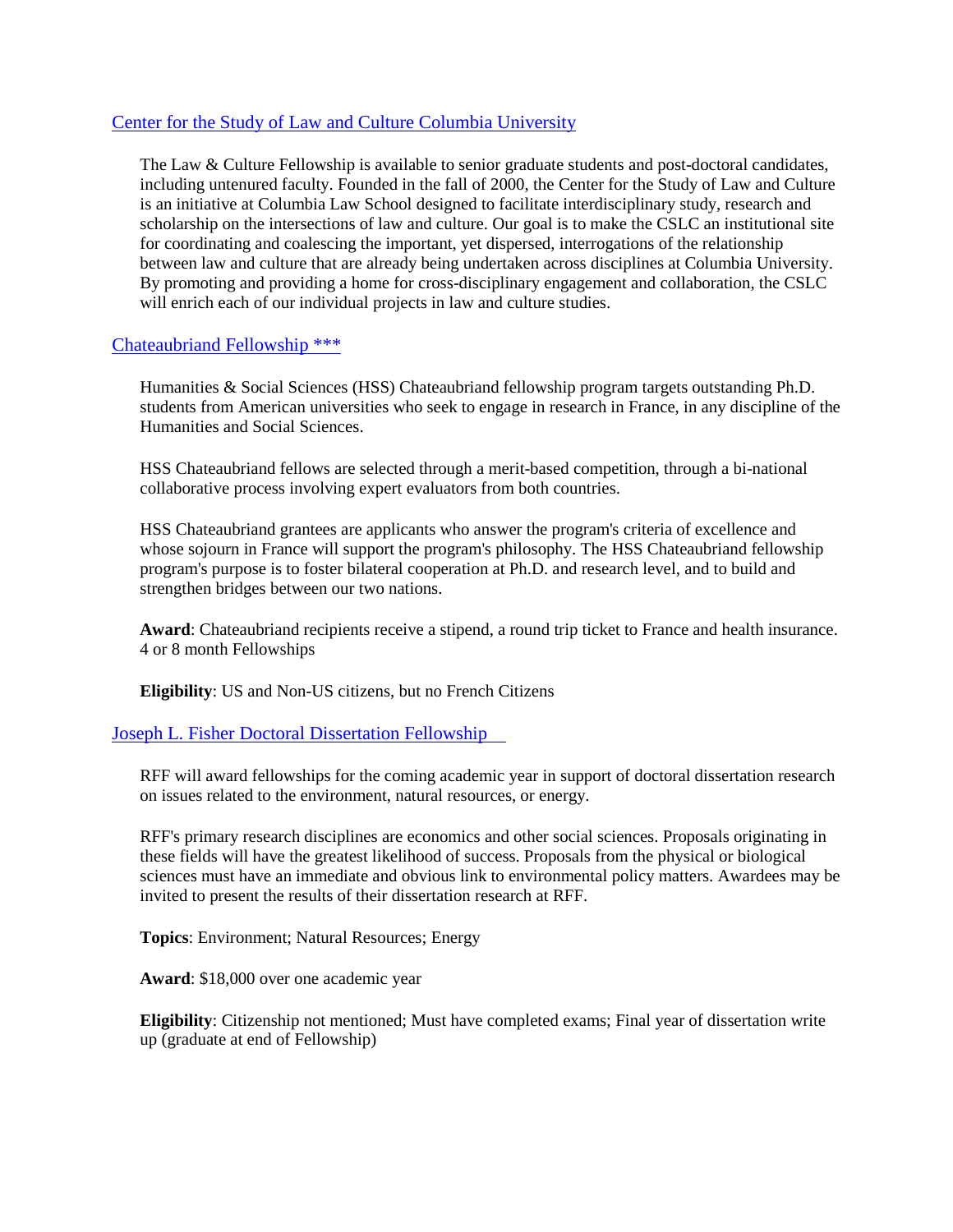## [Ford Foundation/The National Academies Dissertation Fellowship](http://sites.nationalacademies.org/PGA/FordFellowships/index.htm)

Through its Fellowship Programs, the Ford Foundation seeks to increase the diversity of the nation's college and university faculties by increasing their ethnic and racial diversity, to maximize the educational benefits of diversity, and to increase the number of professors who can and will use diversity as a resource for enriching the education of all students.

**Eligibility**: US citizen, minority

**Award**: \$21,000 over one year

# [Free University of Berlin: Berlin Program for Advanced German and European Studies](http://www.fu-berlin.de/en/sites/bprogram/)

The Berlin Program for Advanced German and European Studies promotes a new generation of young North American scholars with specialized knowledge of modern and contemporary Germany and Europe. The program supports scholars in all social science and humanities disciplines, including historians working on the period since the mid-18th century. Fellowships are awarded for doctoral dissertation research as well as postdoctoral research which leads to completion of a monograph.

The program offers a stimulating academic environment that combines research opportunities with intellectual and cultural interaction. An integral part of the program is a biweekly interdisciplinary colloquium where fellows present their work. The Berlin Program is administered in partnership with the [German Studies Association \(GSA\).](http://www.thegsa.org/)

**Award**: 1 year, stipend

**Eligibility**: US Citizens

## [The Harry Frank Guggenheim Foundation Dissertation Fellowship](http://www.hfg.org/df/guidelines.htm)

Questions that interest the foundation concern violence and aggression in relation to social change, intergroup conflict, war, terrorism, crime, and family relationships, among other subjects. Dissertations with no relevance to understanding human violence and aggression will not be supported. Priority will also be given to areas and methodologies not receiving adequate attention and support from other funding sources.

**Topic**: Violence

**Award**: \$20,000 over one year

**Eligibility**: Citizenship not mentioned; Should be for last year of dissertation writing

# [Harvard Academy Scholars Program](http://academy.wcfia.harvard.edu/programs/academy_scholar)

The Academy Scholars Program identifies and supports outstanding scholars at the start of their careers whose work combines disciplinary excellence in the social sciences (including history and law) with a command of the language, history, or culture of non-Western countries or regions. Their scholarship may elucidate domestic, comparative, or transnational issues, past or present.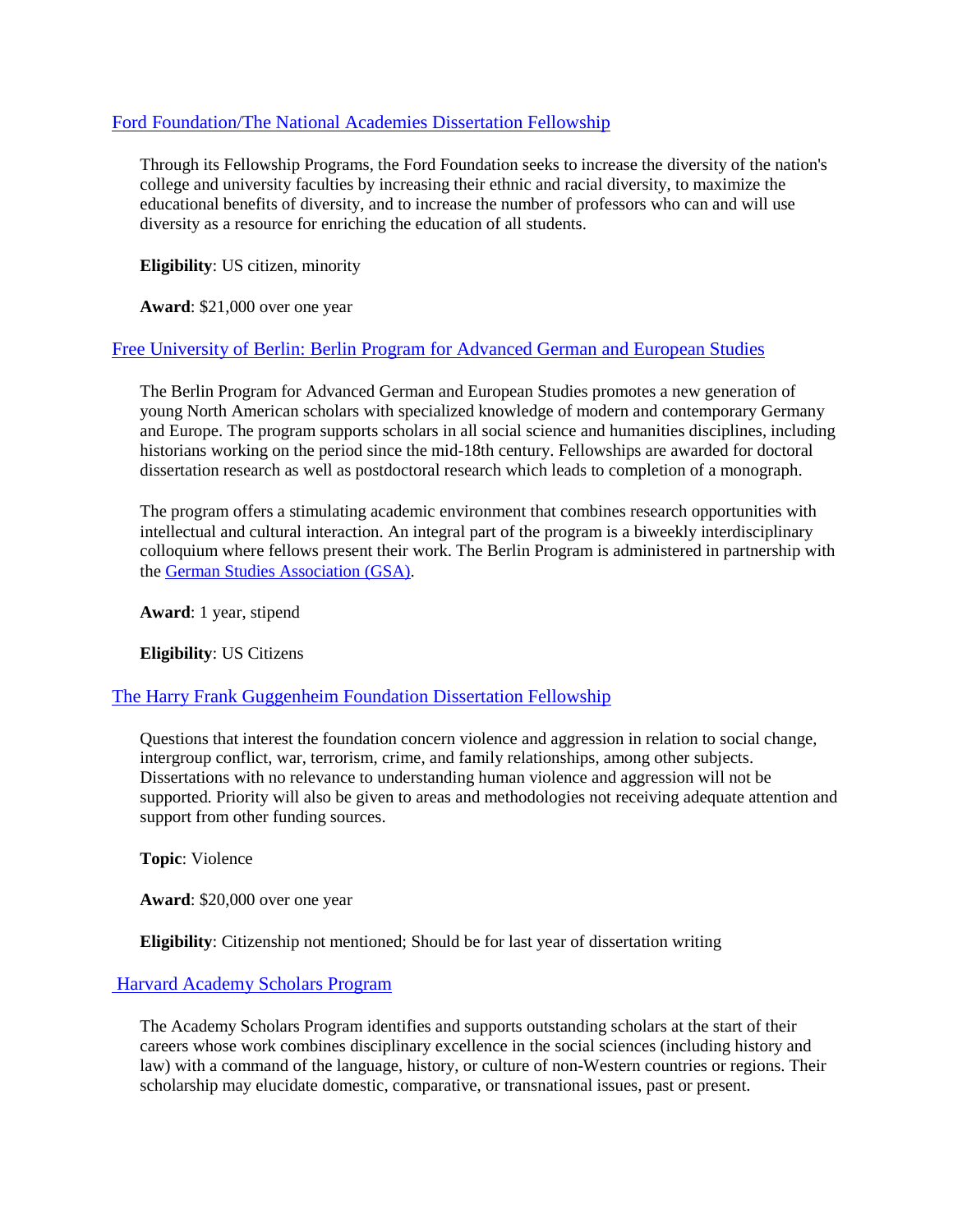The Academy Scholars are a select community of individuals with resourcefulness, initiative, curiosity, and originality, whose work in non-Western cultures or regions shows promise as a foundation for exceptional careers in major universities or international institutions.

**Award**: 2 years \$28,000 per year, plus health insurance and research support

**Eligibility**: Citizens from all countries

## [Horowitz Foundation](http://www.horowitz-foundation.org/grant-info)

The Foundation makes targeted grants for work in major areas of the social sciences, including anthropology, area studies, economics, political science, psychology, sociology, and urban studies, as well as newer areas such as evaluation research. Preference will be given to projects that deal with contemporary issues in the social sciences and issues of policy relevance, and to scholars in the initial stages of their career. Awards are not allocated so as to ensure a representative base of disciplines, but are approved solely on merit.

**Topic**: Must have policy focus

**Award**: \$2,500-5,000

**Eligibility**: Citizens from all countries

#### [Institute for Humane Studies \\*\\*\\*](https://theihs.org/funding/humane-studies-fellowship/)

The Humane Studies Fellowship (HSF) program provides more than just monetary awards. The fellowships connect winners to a support network to guide them through a successful career in academia. Humane Studies Fellowships are awarded to full-time graduate students and outstanding undergraduates embarking on liberty-advancing careers in ideas. The fellowships support study in a variety of fields, including economics, philosophy, law, political science, history, and sociology.

**Award**: \$2,000 to \$15,000, renewable

**Eligibility**: Citizens of all countries

## [Jennings Randolph Peace Scholarship Dissertation Program](http://www.usip.org/grants-fellowships/fellowship-opportunities/jennings-randolph-peace-scholarship-dissertation-program)

The Jennings Randolph (JR) Program for International Peace awards nonresidential **Peace Scholar Dissertation Scholarships** to students at U.S. universities who are writing doctoral dissertations on topics related to peace, conflict, and international security.

Each year the program awards approximately ten Peace Scholar Fellowships. Fellowships last for 10 months starting in September. Fellowships are open to citizens of any country.

**Topics**: Peace; Conflict; International Security

**Award**: \$20,000 over 10 months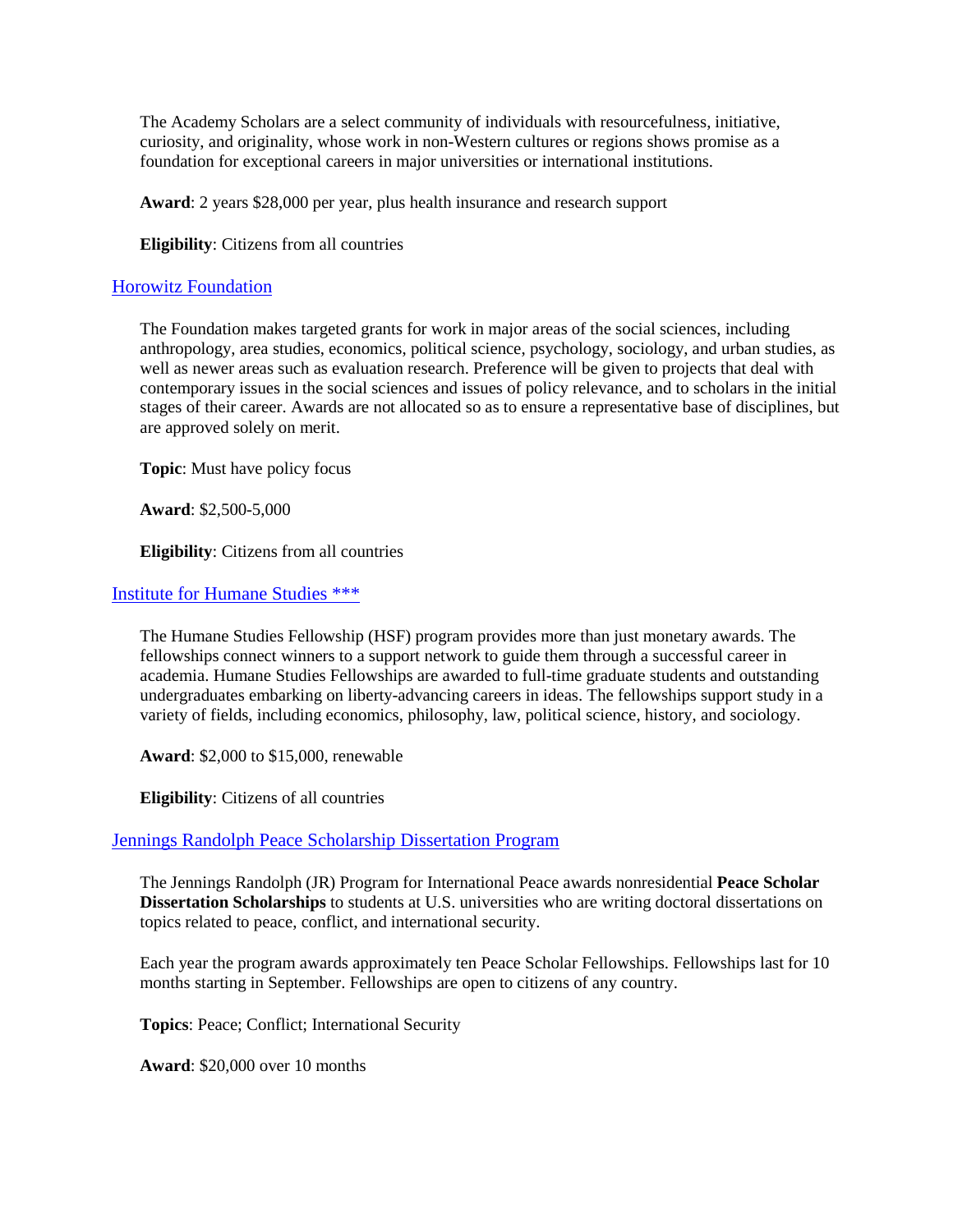**Eligibility**: Any Citizenship; Must have completed coursework and exams by the time fellowship begins

## [JSPS Postdoctoral Fellowship Program](http://www.ssrc.org/fellowships/view/jsps-fellowship/)

The JSPS Postdoctoral Fellowship Program for ABD's and recent Ph.D.'s provides promising and highly qualified researchers in the humanities and social sciences with the opportunity to conduct extended research at leading universities and research institutions in Japan. Fellowship terms are for single continuous stays of 3-11 months (short-term) or 12-24 months (long-term). Administered by the Japan Society for the Promotion of Science (JSPS), the program welcomes applications in the social sciences and humanities. Projects need not be explicitly related to the study of Japan but must require work with colleagues and resources in Japan.

**Eligibility**: US Citizen

## [Kohler Foundation: Marie Christine Kohler Fellows](http://wid.wisc.edu/fellows/marie-christine-kohler-fellows-at-wid/)

Kohler Foundation has established significant scholarship endowments at eleven independent colleges in Wisconsin. Support is also provided for the Marie Christine Kohler Fellows (doctoral students) at Knapp house at the University of Wisconsin in Madison.

**Award**: Housing on UW campus

**Eligibility**: Citizens from all countries

## [Marquette University Mitchem Dissertation Fellowship Program](http://www.marquette.edu/provost/mitchem-dissertation-program.php)

In 2002, Marquette established the Arnold L. Mitchem Dissertation Fellowship Program, intended to increase the presence of underrepresented ethnic groups by supporting doctoral candidates in completing their final academic requirement, the dissertation.

The fellowships provide two students from other U.S. universities with one year of financial support, including a stipend, fringe benefits, and research and travel funds. The fellows will be in residence at Marquette for an academic year, during which they will teach one course in their area of specialization while completing their dissertations. They will also participate in a formal mentoring program.

**Award**: \$35,000 over one year, residential

**Eligibility**: US Citizens only, Minority students

## [Mellon-Wisconsin Summer Fellowship](https://kb.wisc.edu/gradsch/page.php?id=40254)

These fellowships provide three months of summer fellowship support to allow students to work fulltime on their dissertations. The summer fellowship stipend total will be \$6,252 (\$2,084/month) covering the period June 1, 2013 to August 31, 2013. Additional campus employment during the summer 2012 will not be permitted in conjunction with these fellowships. Fellowship winners must enroll for three research credits during the 8-week summer term. Summer tuition and segregated fees will be covered by the fellowship. Advisors must agree to be minimally available to students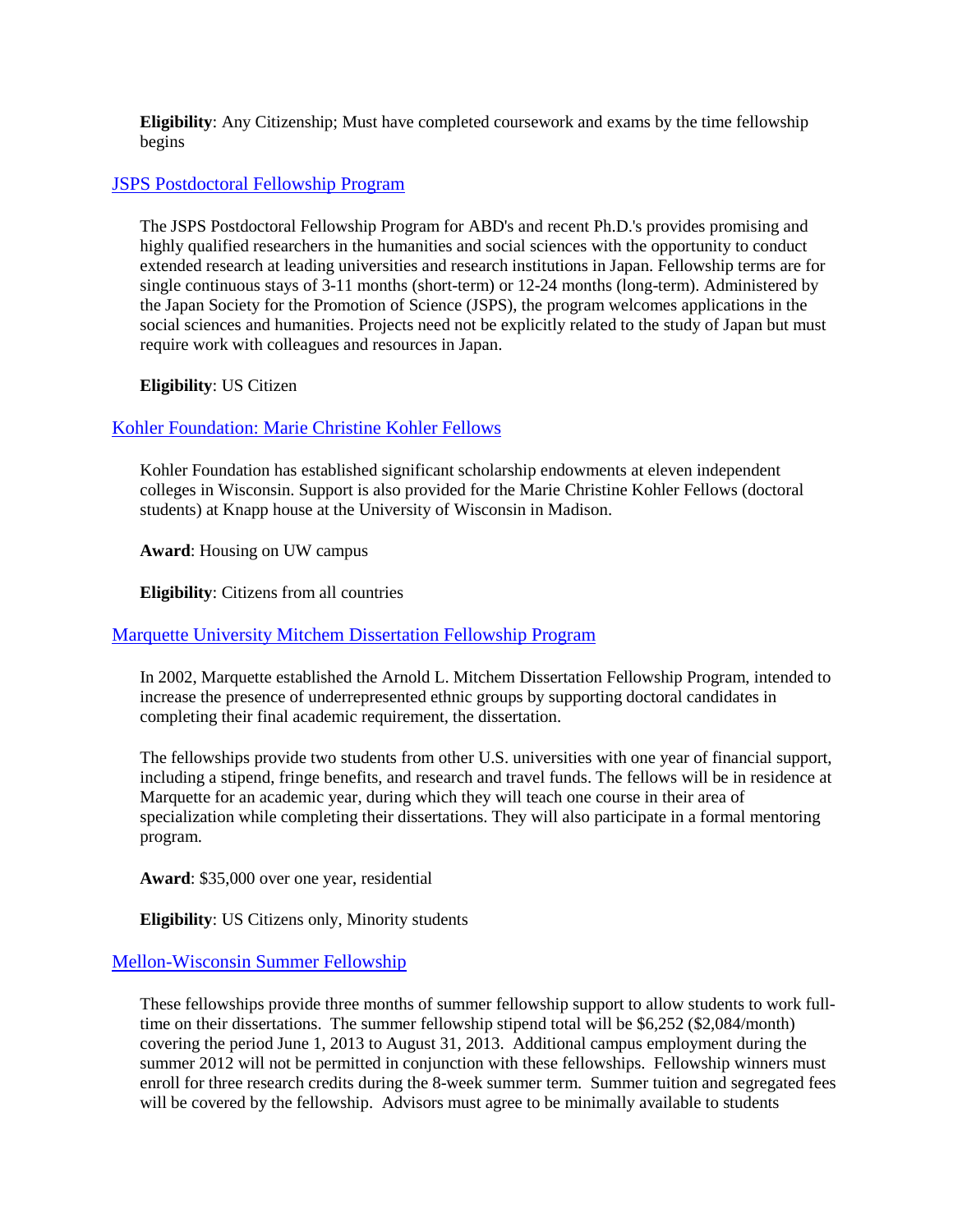awarded fellowships. Eligibility for summer health insurance is not provided through this fellowship. Students may receive this support only once.

**Award:** \$6,252

**Eligibility:** PhD Student, ABD, All UW-Madison students

## [Mosse Graduate Exchange Program](http://mosseprogram.wisc.edu/grad_student_exchange.htm)

The late George L. Mosse, a great historian, teacher, mentor, and friend, graced the UW-Madison campus for some forty years, and The Hebrew University for some twenty years creating a vital and variegated international intellectual community. He has provided the Departments of History at both these institutions with a munificent bequest that aims to make it possible for students in the Humanities to experience that community.

The Graduate Exchange Program allows graduate students from a variety of fields in the humanities and social sciences at UW-Madison to spend an academic year at the Hebrew University in order to advance their studies and to broaden their intellectual and international horizons.

**Topic**: Modern Jewish History; Modern Jewish Studies; Other fields in History; Other fields in the Humanities; Social Sciences

**Award**: Living stipend, health insurance, dependent allowance over one year at Hebrew University; Support for one additional semester at UW-Madison upon return

**Eligibility**: Citizenship not mentioned

## [National Academy of Education: Spencer Fellowship Dissertation](http://www.spencer.org/dissertation-fellowships-1)

The Dissertation Fellowship Program seeks to encourage a new generation of scholars from a wide range of disciplines and professional fields to undertake research relevant to the improvement of education. These \$25,000 fellowships support individuals whose dissertations show potential for bringing fresh and constructive perspectives to the history, theory, or practice of formal or informal education anywhere in the world. This highly competitive program aims to identify the most talented researchers conducting dissertation research related to education. Like all Spencer Foundation programs, the Dissertation Fellowship program receives many more applications than it can fund. This year, up to 600 applications are anticipated and up to 25 fellowships will be awarded.

**Topic**: Education

**Award**: \$25,000 over one year

**Eligibility**: Citizens from all countries

#### [P.E.O. Scholar Award](http://www.peointernational.org/peo-projectsphilanthropies)

**P.E.O. Scholar Awards** are one-time, competitive, merit-based awards for women of the United States and Canada who are **pursuing a doctoral level degree** at an accredited college or university.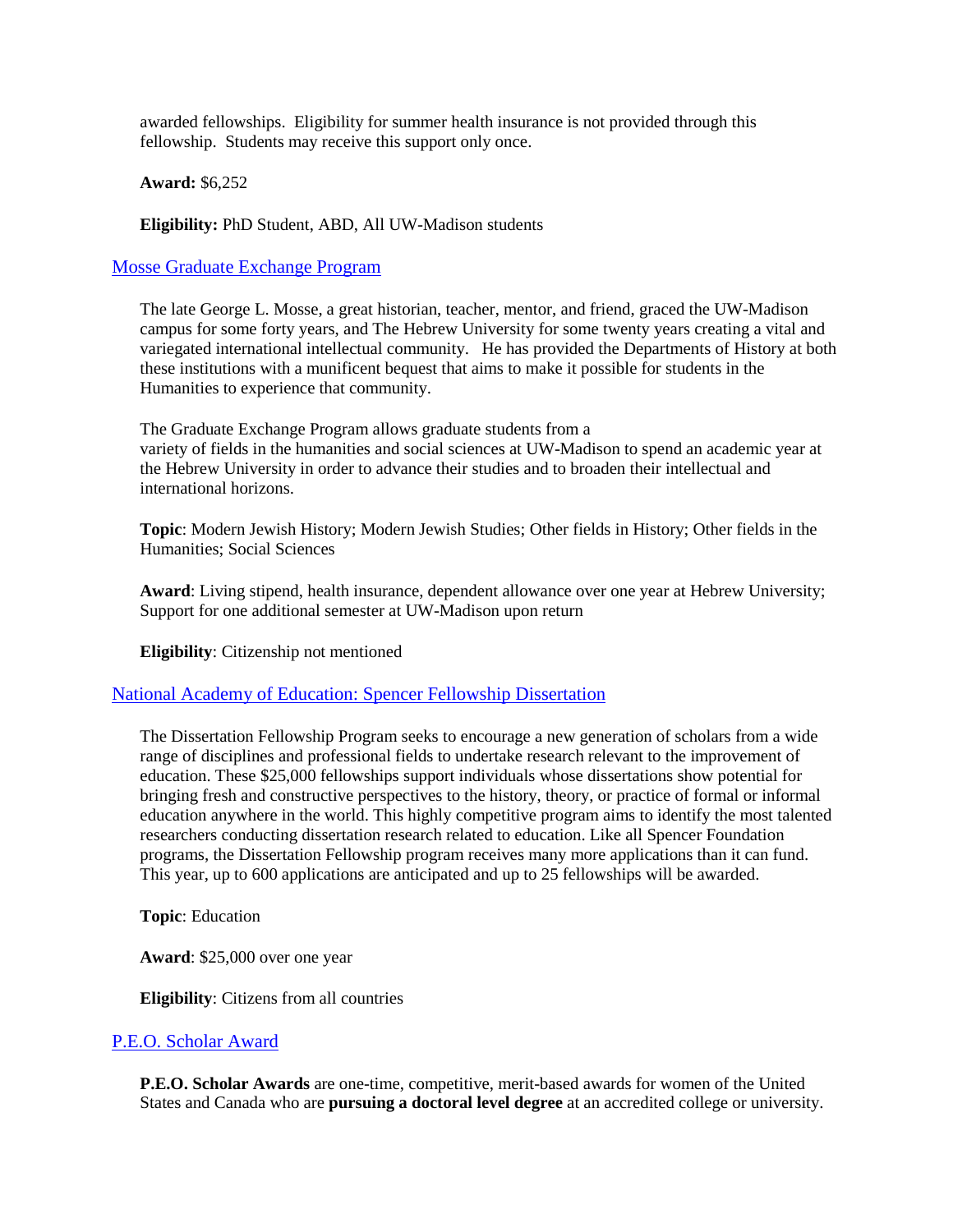In addition to recognizing and encouraging excellence in higher education, these awards provide partial support for study and research for women who will make significant contributions in their varied fields of endeavor. Priority is given to women who are well established in their programs, study or research.

**Eligibility**: within 2 years of finishing US Citizen

# [Smith Richardson Foundation: World Politics and Statecraft Fellowship](https://www.srf.org/programs/international-security-foreign-policy/world-politics-statecraft-fellowship/)

The fellowship's objective is to support the research and writing of policy-relevant dissertations through funding of fieldwork, archival research, and language training. In evaluating applications, the Foundation will accord preference to those projects that could directly inform U.S. policy debates and thinking, rather than dissertations that are principally focused on abstract theory or debates within a scholarly discipline.

**Topic**: American foreign policy, international relations, international security, strategic studies, area studies, and diplomatic and military history

**Award**: \$7,500

**Eligibility**: Citizens from all countries

# [Stanford University Center for International Security and Cooperation](http://cisac.fsi.stanford.edu/docs/cisac_fellowships)

The Center for International Security and Cooperation (CISAC) is an interdisciplinary community dedicated to producing policy-relevant scholarly research on international security problems, to teaching and training the next generation of security specialists, and to influencing policymaking in international security. The Center serves as a forum for scholars, practitioners and security professionals to understand complex international problems and explore innovative solutions in a collegial and collaborative environment. CISAC's fellowship program is an integral part of this mission.

Through the Center's annual fellowship competition, a small number of scholars are selected to spend the academic year engaged in research and writing on campus. Mentoring is a crucial part of the fellowship program. Our fellows are encouraged and expected to participate in seminars, and to interact and collaborate with leading faculty and researchers. Natural scientists have the opportunity to conduct science-based research into the scientific and technical aspects of a security topic of their own choosing; they may also work in collaboration with a faculty member.

**Topics**: Cyber Security; International Security; Nuclear Security

**Award**: \$25,000-\$30,000 over one year

**Eligibility**: Citizenship not mentioned; last year of dissertation

## [Stanford University Pre-doctoral Fellows](http://cddrl.fsi.stanford.edu/fellowships/cddrl_fellowships/)

The Center welcomes applications from pre-doctoral students at the write-up stage and from postdoctoral scholars working in any of the four program areas of democracy, development, evaluating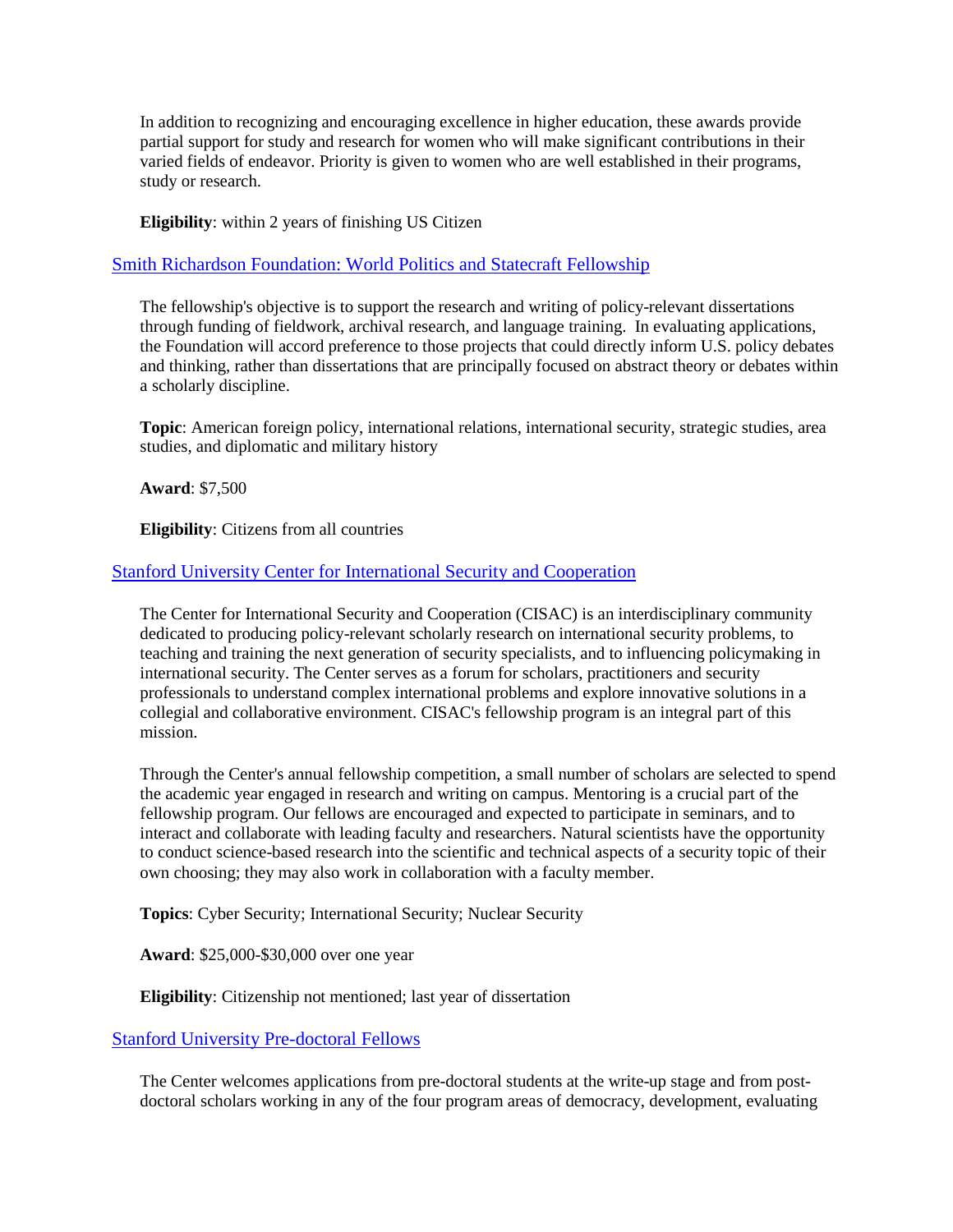the efficacy of democracy promotion, and rule of law. Applicants working at the intersection of two or more of these issue areas will receive preferential consideration. The Center expects to award three to four fellowships for the 2012-2013 academic year.

Pre-doctoral fellows receive stipends comparable to that awarded by the Stanford Graduate Fellowships program; the Center also pays non-matriculated student tuition for pre-doctoral fellows as required by Stanford University. Post-doctoral fellows receive salaries commensurate with experience and with consideration given to university established minimums for a term period of 9 months. Health care and other benefits are also provided as required by Stanford University for both pre- and post-doctoral fellows.

Fellows spend the academic year at Stanford University completing their projects, participating in seminars, and interacting with each other and the resident faculty and research staff. The Center facilities on the Stanford campus include offices and cubicles. Fellows have access to other Stanford libraries as well as exercise facilities.

**Topic**: Democracy, development, democracy promotion, rule of law

**Eligibility**: Citizen of any country allowed, must be post-coursework

**Award**: Salary and health care, residential

# [UW-Madison LGBT Fellowship](http://mosseprogram.wisc.edu/fellowships.htm)

The George L. Mosse Distinguished Graduate Fellowship in LGBT History is intended to attract and support outstanding PhD candidates who wish to study some aspect of LGBT history in any area of the world. The fellowship package consists of four and one half years of guaranteed support; a combination of direct fellowship aid, teaching and research assistantship, and writing support.

**Topic**: LGBT History, can be international

**Award**: 4.5 years of funding, may include TA/RA ship

**Eligibility**: UW student

# [Woodrow Wilson National Fellowship Foundation: Woodrow Wilson Doctoral Dissertation](http://woodrow.org/fellowships/womens-studies/)  [Fellows for Gender Studies](http://woodrow.org/fellowships/womens-studies/)

The Woodrow Wilson Dissertation Fellowship in Women's Studies encourages original and significant research about women that crosses disciplinary, regional, or cultural boundaries. Previous Fellows have explored such topics as transnational religious education for Muslim women, the complex gender dynamics of transidentity management, women's electoral success across racial and institutional contexts, women's sports, militarism and the education of American women, and the relationship between family commitments and women's work mobility.

**Topic**: Gender studies

**Award**: 1 year